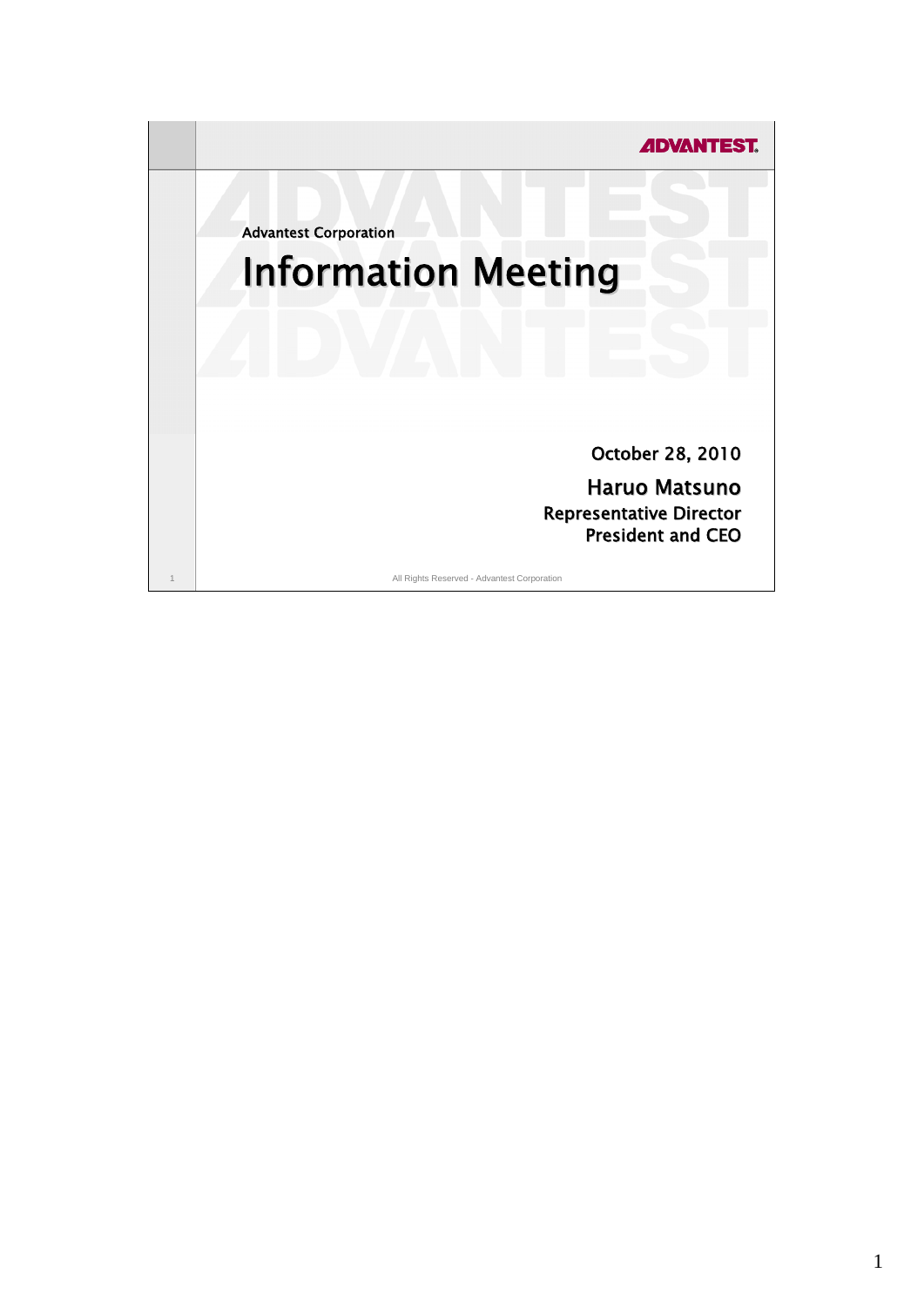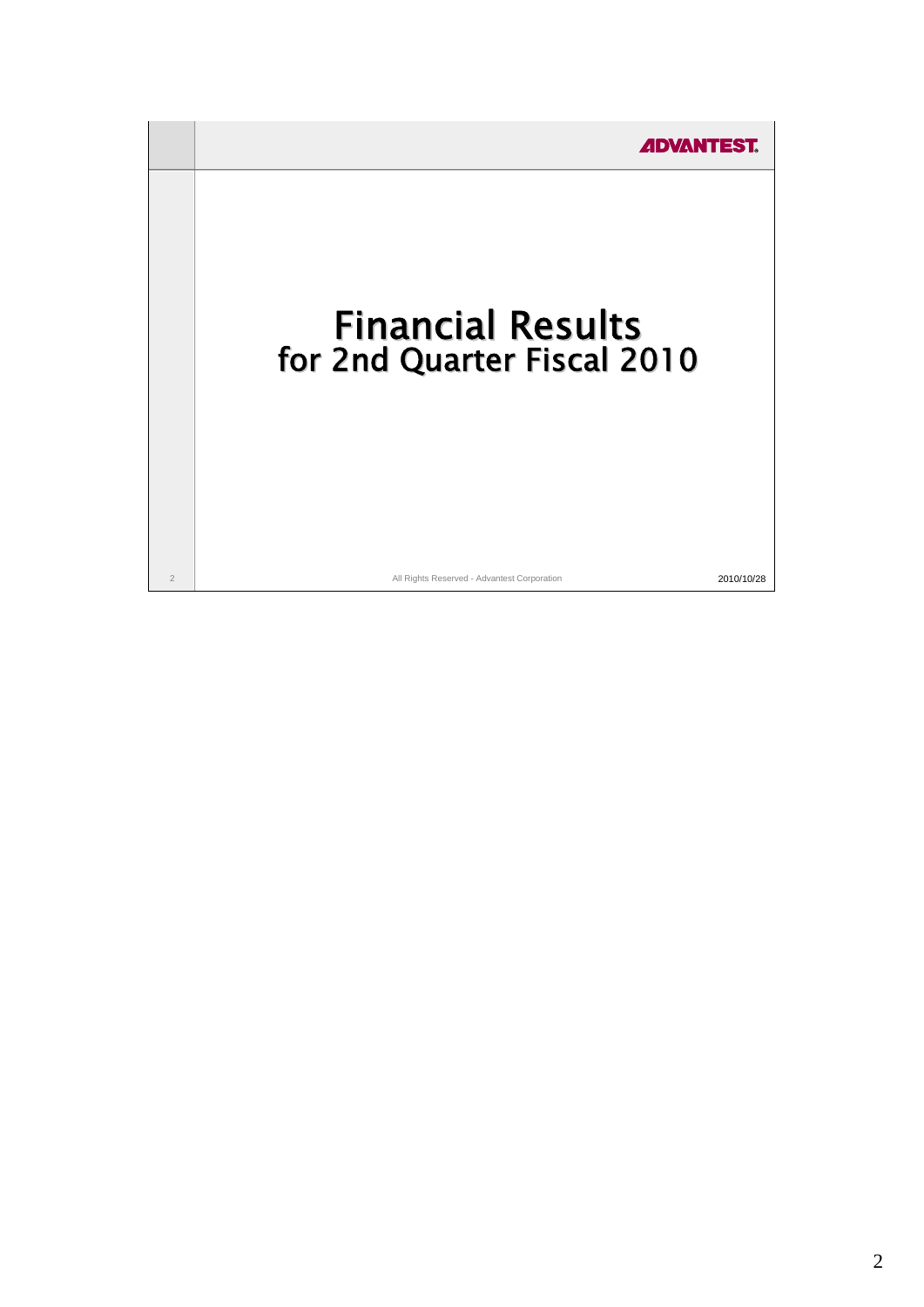# **Summary of Results**

**ADVANTES** 

|                         | FY2010 |                                             |                   |                          |         |                              |
|-------------------------|--------|---------------------------------------------|-------------------|--------------------------|---------|------------------------------|
|                         | 1Q     | 2Q                                          |                   | 1Q-2Q (Accumulated)      |         |                              |
|                         |        | Results                                     | Q on Q            | Guidance<br>(as of July) | Results | Variance<br>With<br>quidance |
| <b>Orders</b>           | 30.8   | 23.3                                        | $-24.7%$          | 62.0                     | 54.1    | $-7.9$                       |
| <b>Sales</b>            | 23.5   | 28.6                                        | 21.3%             | 53.0                     | 52.1    | $-0.9$                       |
| Cost of Sales           | 11.9   | 14.9                                        | 24.6%             |                          | 26.8    |                              |
| <b>Gross Profit</b>     | 11.6   | 13.7                                        | 18.0%             |                          | 25.3    |                              |
| <b>Operating Income</b> | 1.8    | 2.9                                         | 61.5%             | 5.0                      | 4.7     | $-0.3$                       |
| Non-operating<br>Income | $-0.2$ | $-0.4$                                      | $\qquad \qquad -$ |                          | $-0.6$  |                              |
| Income before Tax       | 1.6    | 2.5                                         | 52.1%             | 4.9                      | 4.1     | $-0.8$                       |
| <b>Net Income</b>       | 0.8    | 1.8                                         | 129.0%            | 3.1                      | 2.6     | $-0.5$                       |
|                         |        |                                             |                   |                          |         |                              |
| <b>Backlog</b>          | 27.6   | 22.3                                        | $-19.3%$          | 29.3                     | 22.3    | $-7.0$                       |
|                         |        | All Rights Reserved - Advantest Corporation |                   |                          |         | 2010/10/28                   |

○ Results for 2Q FY2010:

- ・Orders 23.3 billion yen, down 24.7% from the previous quarter
- ・Sales 28.6 billion yen,

up 21.3% from the previous quarter

- ・Operating profit 2.9 billion yen
- ・Income before tax 2.5 billion yen
- Net income 1.8 billion yen

Although results improved significantly year-on-year,

- ・FY2010 1H orders fell short of the company's forecast, due to postponed orders from a number of customers
- ・FY2010 1H sales and earnings also came in under forecast
- ・Order backlog 22.3 billion yen
- $\bigcirc$  Due to lack of visibility beyond the third quarter, Advantest cannot disclose a forecast of its full-year results for FY2010 at this time. Such data will be disclosed when it is available.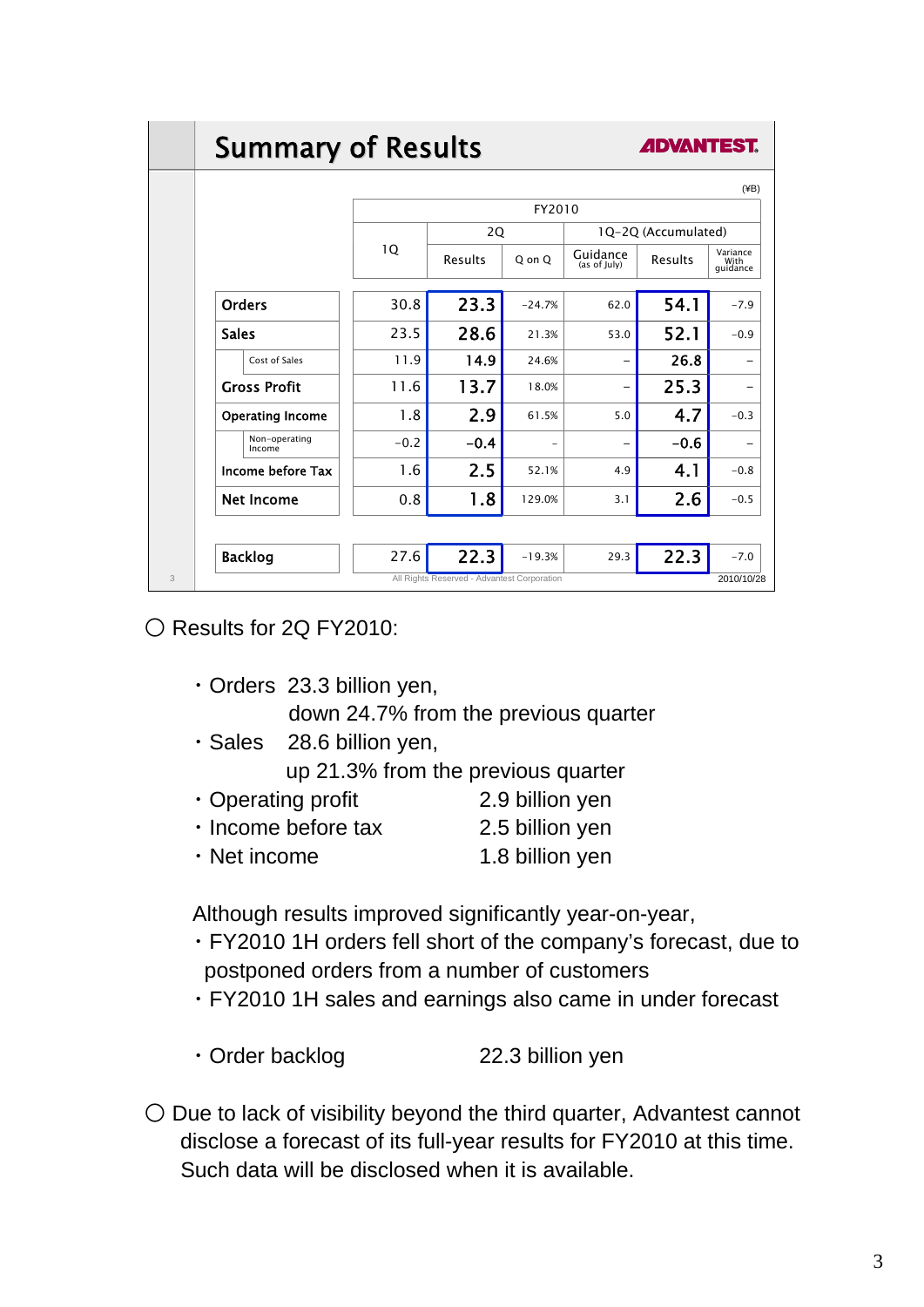

○ 2Q FY2010 Orders by Segment:

- Semiconductor and Component Test Systems:
	- ・17.1 billion yen, down 21% from the previous quarter
	- ・In memory testers, orders decreased 10% sequentially. The softening of PC demand towards the end of the period impacted orders for the T55XX series for DDR3 back-end test and the T53XX series for front-end test. Although orders for these products increased dramatically from 1Q, they did not reach the levels forecast at the beginning of the period.
	- ・In non-memory testers, orders decreased 31% sequentially, affected by lower-than-forecast orders for LCD driver IC testers, which suffered from weakening demand for consumer electronics and PCs.
- Mechatronics Systems:
	- ・3.7 billion yen, down 37% from the previous quarter
	- ・Weaker orders for device interface products and test handlers tracked recent postponements of tester purchases.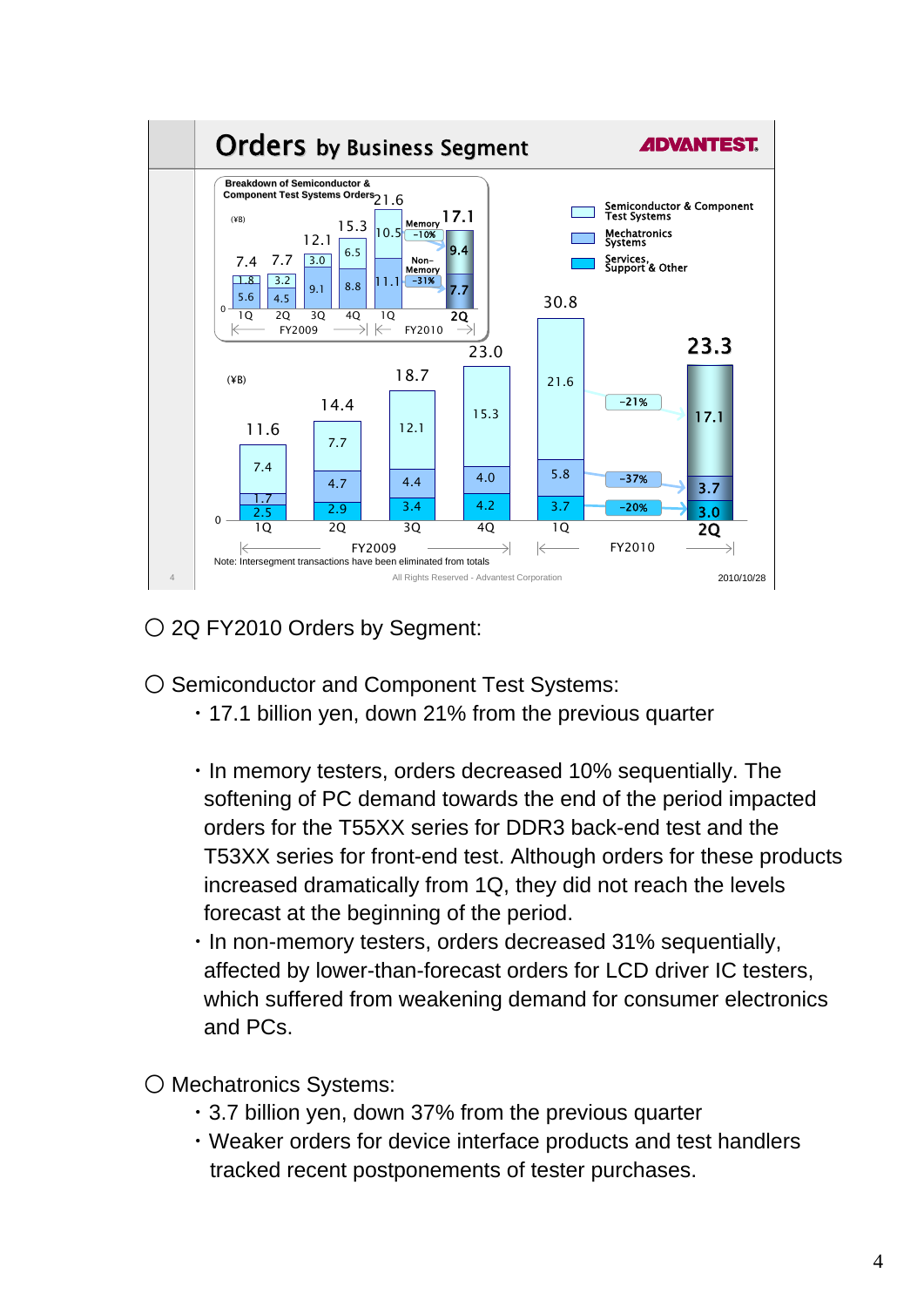

○ 2Q FY2010 Orders by Region:

- ・Orders from Japan increased, but all other regions declined.
- Broad regional trends were as follows:
	- ・Japanese customers increased investment in memory testers for DRAM for mobile devices
	- ・Taiwanese and South Korean customers decreased investment in memory testers for DRAM used in PCs, and in mechatronics products deployed with these testers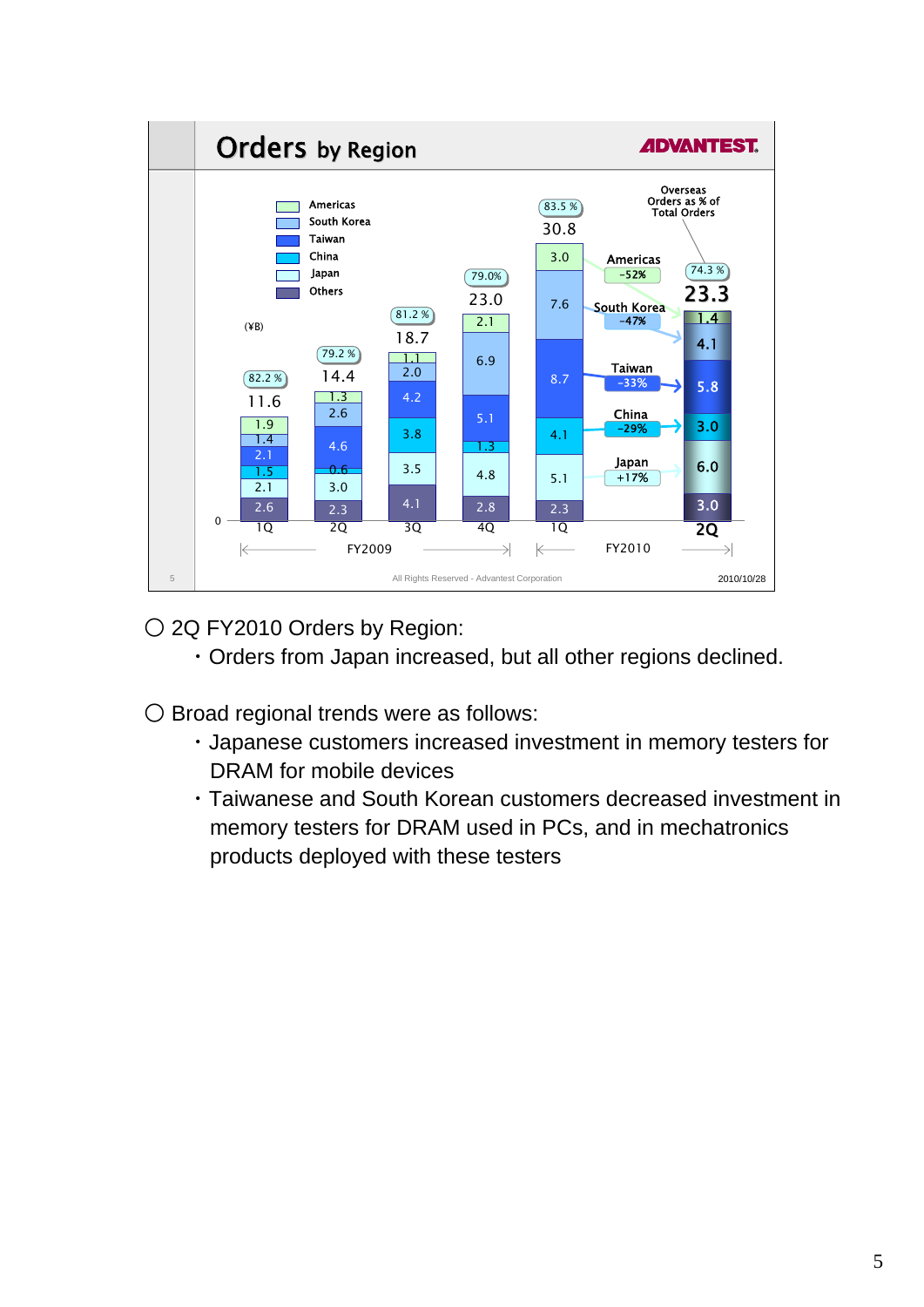

○ 1Q FY2010 Sales by Segment:

○ Semiconductor and Component Test Systems:

- ・20.2 billion yen, up 28% from the previous quarter
- ・In memory testers, sales increased 67% sequentially, led by the T55XX series for DDR3 back-end test and the T53XX series for front-end test.
- ・In non-memory testers, sales increased 3% sequentially. Sales of the T6373 for LCD driver IC test decreased slightly but sales of the T2000 for MPU and MCU test were robust.
- Mechatronics Systems:
	- ・5.7 billion yen, up 40.6% from the previous quarter
	- ・Sales of device interface products and test handlers grew in step with memory tester sales.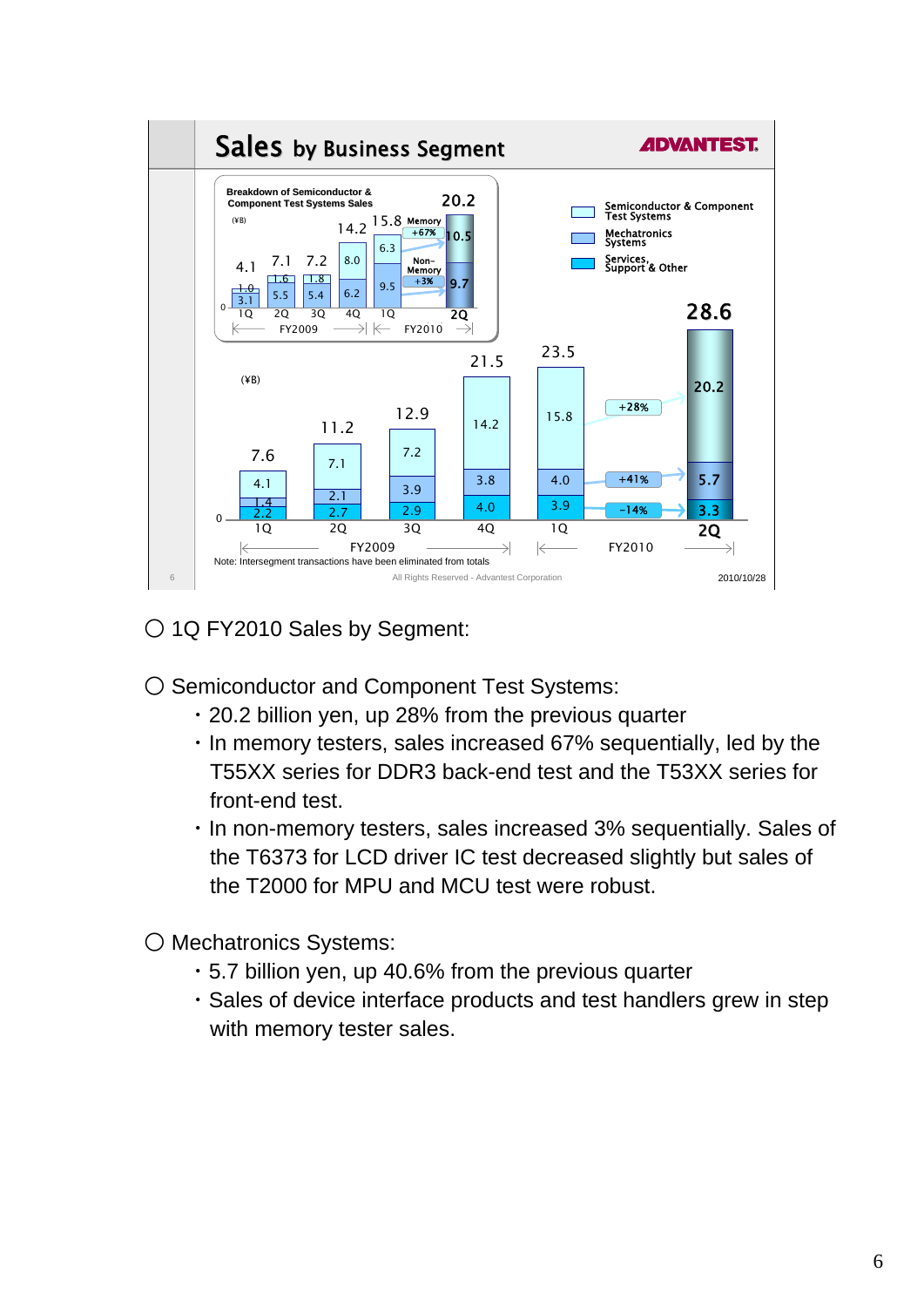

○ 1Q FY2010 Sales by Region:

- ・Sales to Taiwan, South Korea, and China increased, while sales to the Americas decreased
- Broad regional trends were as follows:
	- ・Sales to Taiwan were 7.1 billion yen, up 67% from the previous quarter. Memory testers and memory handlers dominated.
	- ・Sales to South Korea, led by the T55XX series for DDR3 back-end test, grew 38% sequentially to 7.7 billion yen.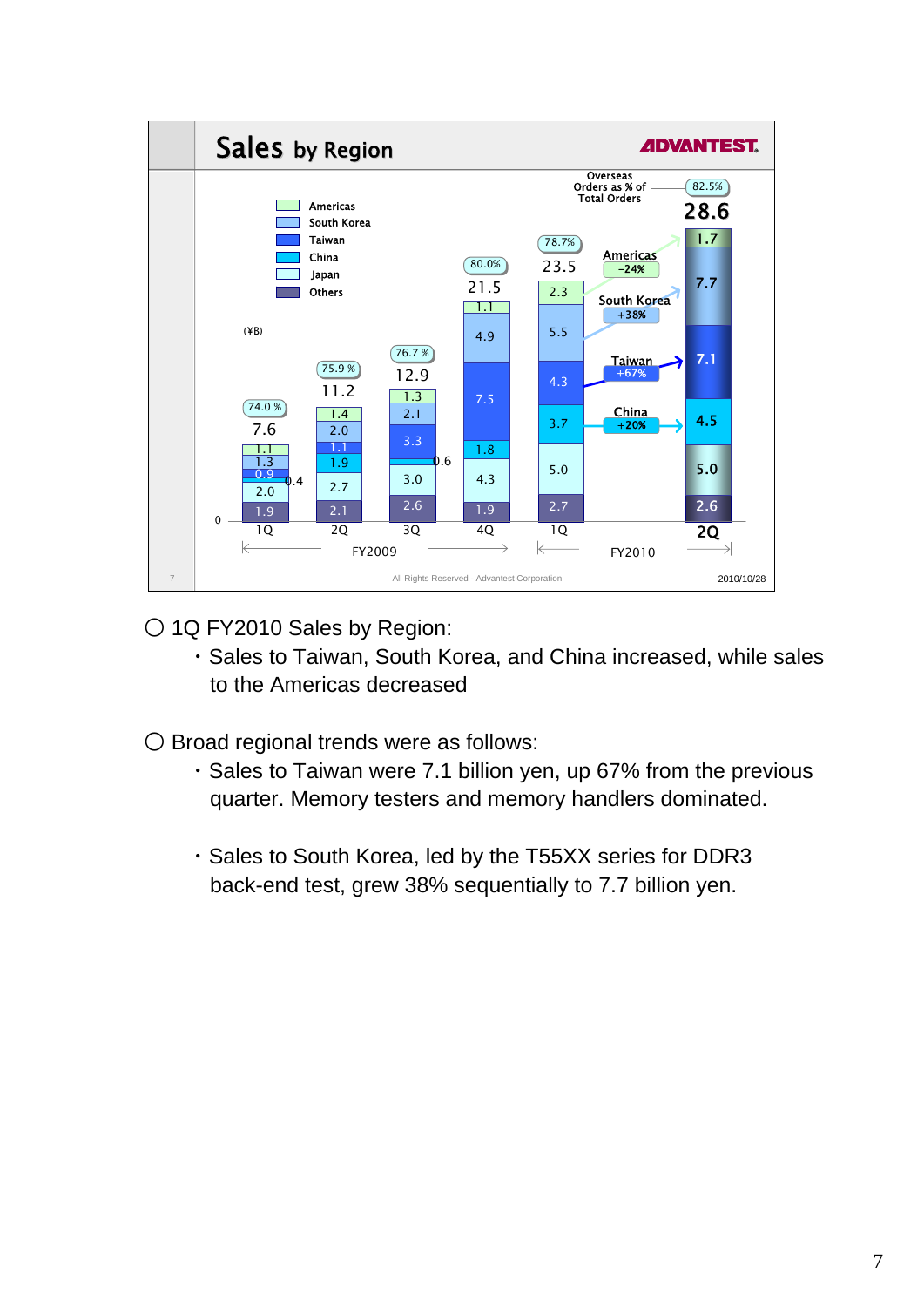

○ 2Q FY2010 Operating Income / Gross Margin / Operating Expenses

- ・Gross Margin:
	- ・down 1.4 points sequentially to 47.9%, due to a less favorable product mix
- ・Operating Expenses:
	- ・10.8 billion yen, an increase of 1.0 billion yen from the previous quarter, due to higher sales expenses and general administrative expenses incurred by increased revenues in the period
- ・Operating Income:
	- ・2.9 billion yen, an increase of 1.1 billion yen from the previous quarter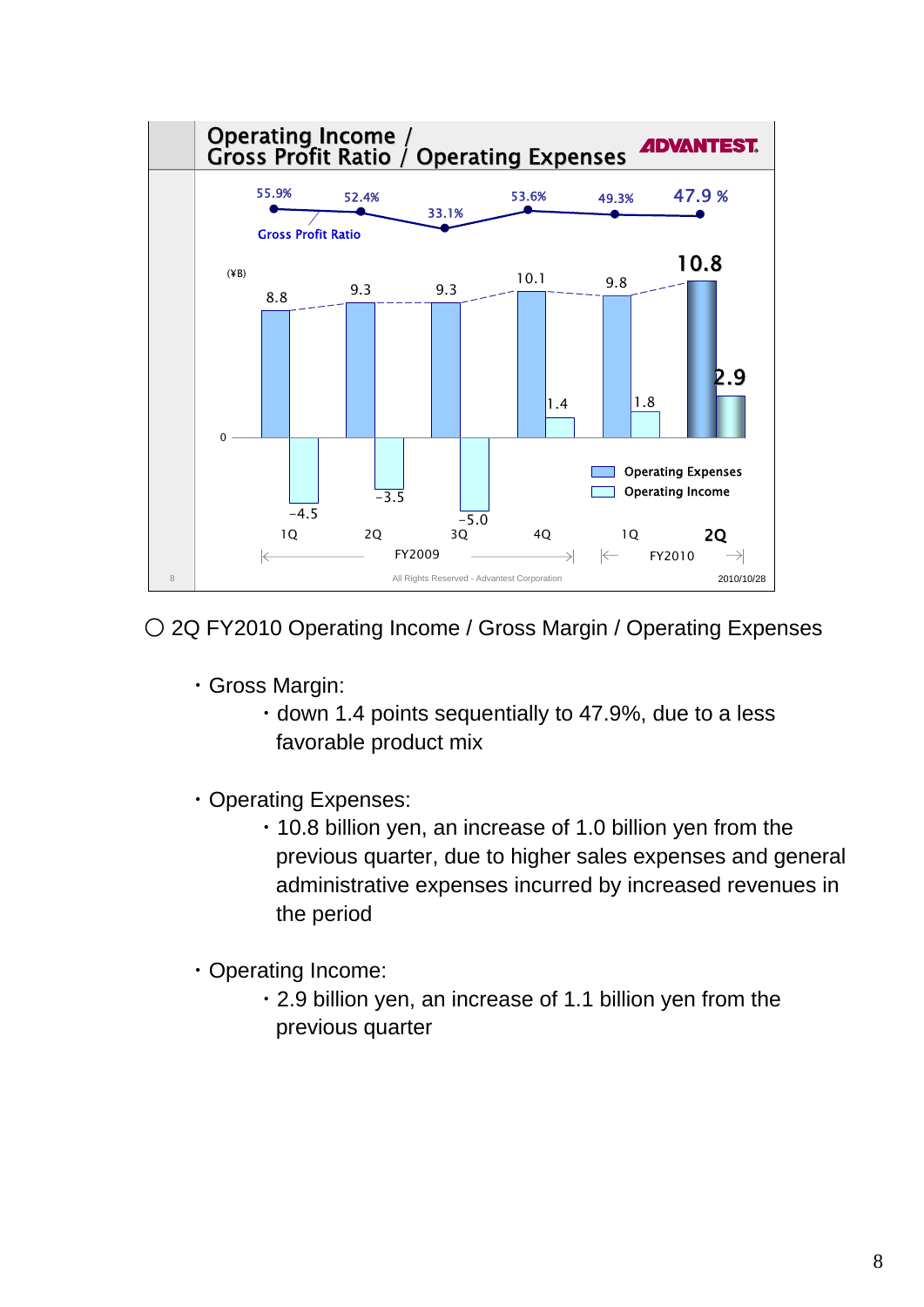

## O R&D Expenses:

・5.4 billion yen, an increase of 0.5 billion yen from the previous quarter, chiefly due to increased payroll expenses

## ○ CapEx:

・1 billion yen, an increase of 0.7 billion yen from the previous quarter, due to an increase in assets held for leasing and capital investments aimed at improving R&D efficiency and manufacturing productivity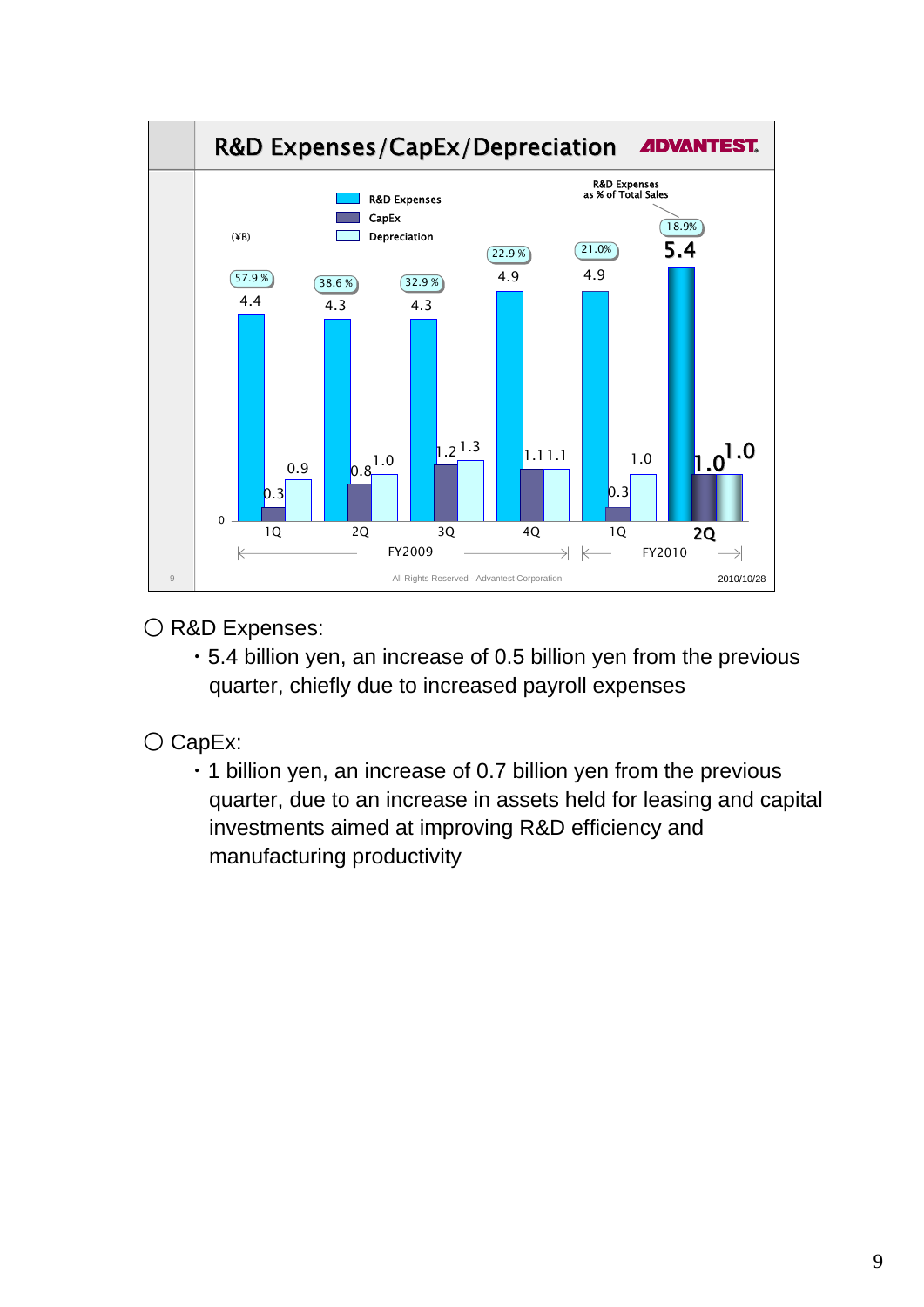

○ Balance Sheet for 2Q FY2010

○ Assets:

- ・Cash & cash equivalents and short-term investments:
	- ・89.3 billion yen, a decrease of 11.3 billion yen from end June, 2010
	- ・Decrease was chiefly due to a stock buyback worth 10.3 billion yen, completed in August 2010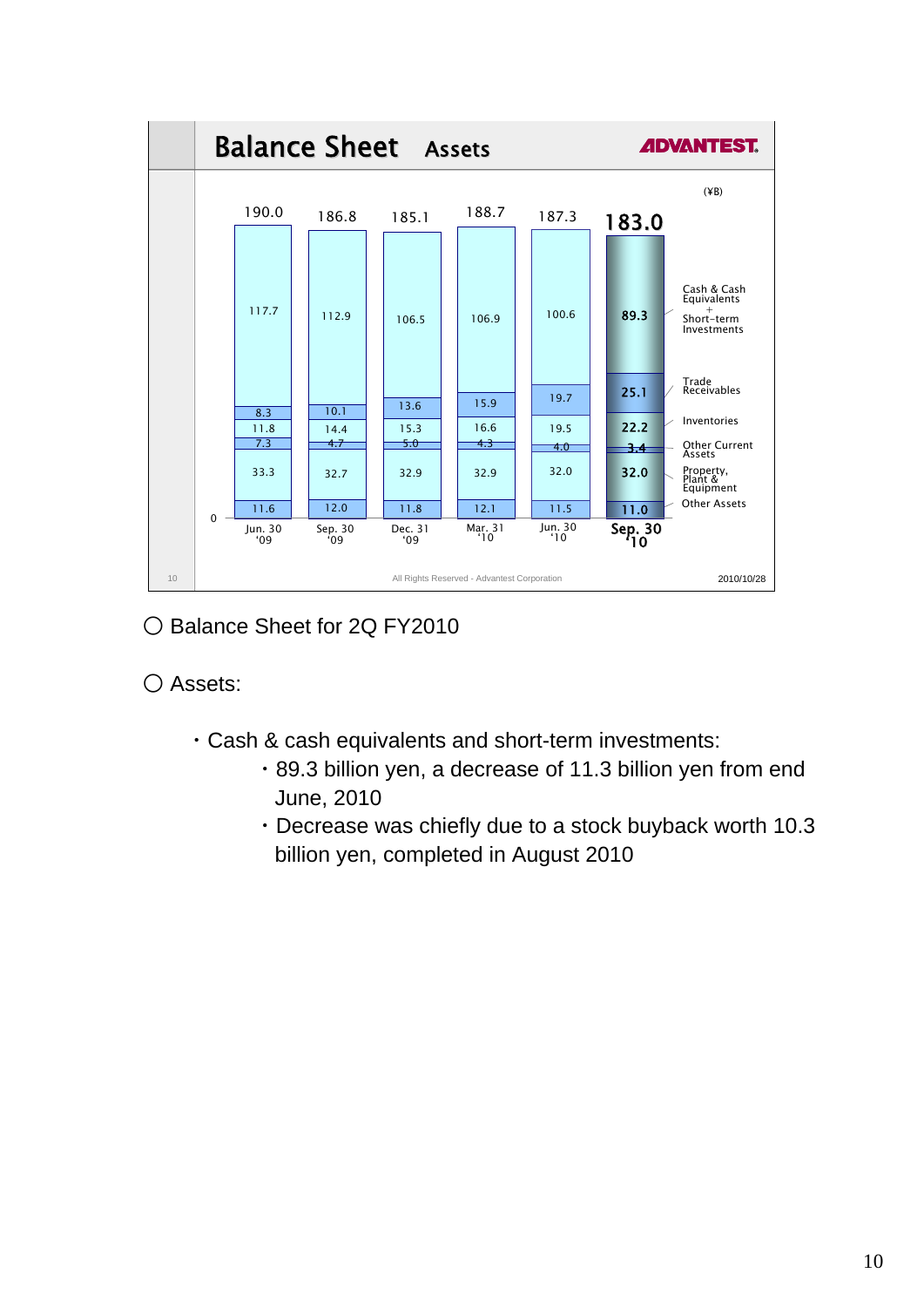

○ Balance Sheet for 2Q FY2010

○ Liabilities & Equity:

- ・Equity:
	- ・138.2 billion yen, a decrease of 9.2 billion yen from the previous quarter
	- ・Decrease was chiefly due to a stock buyback worth 10.3 billion yen, completed in August 2010
- ・Equity-to-assets ratio :
	- $.75.5%$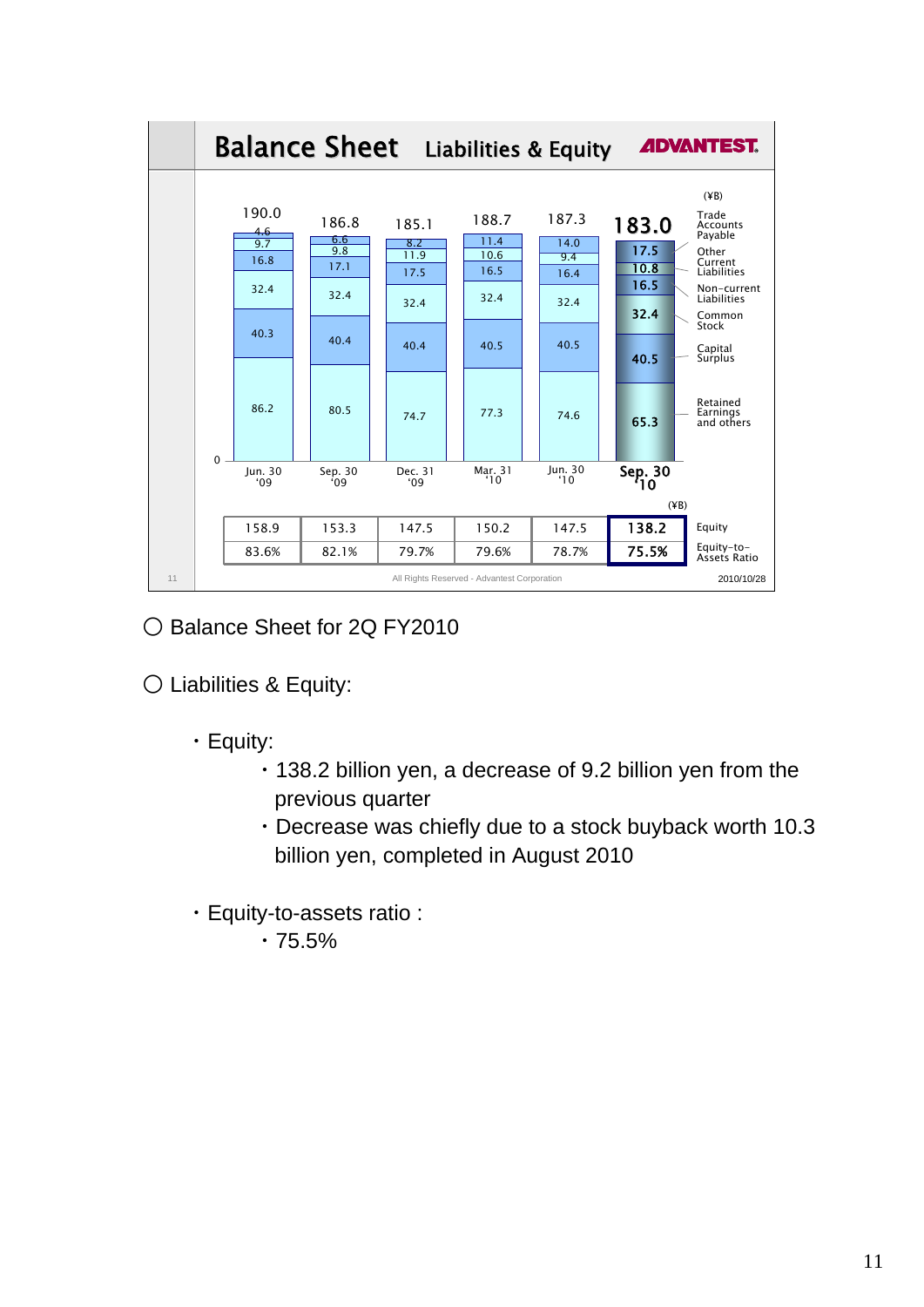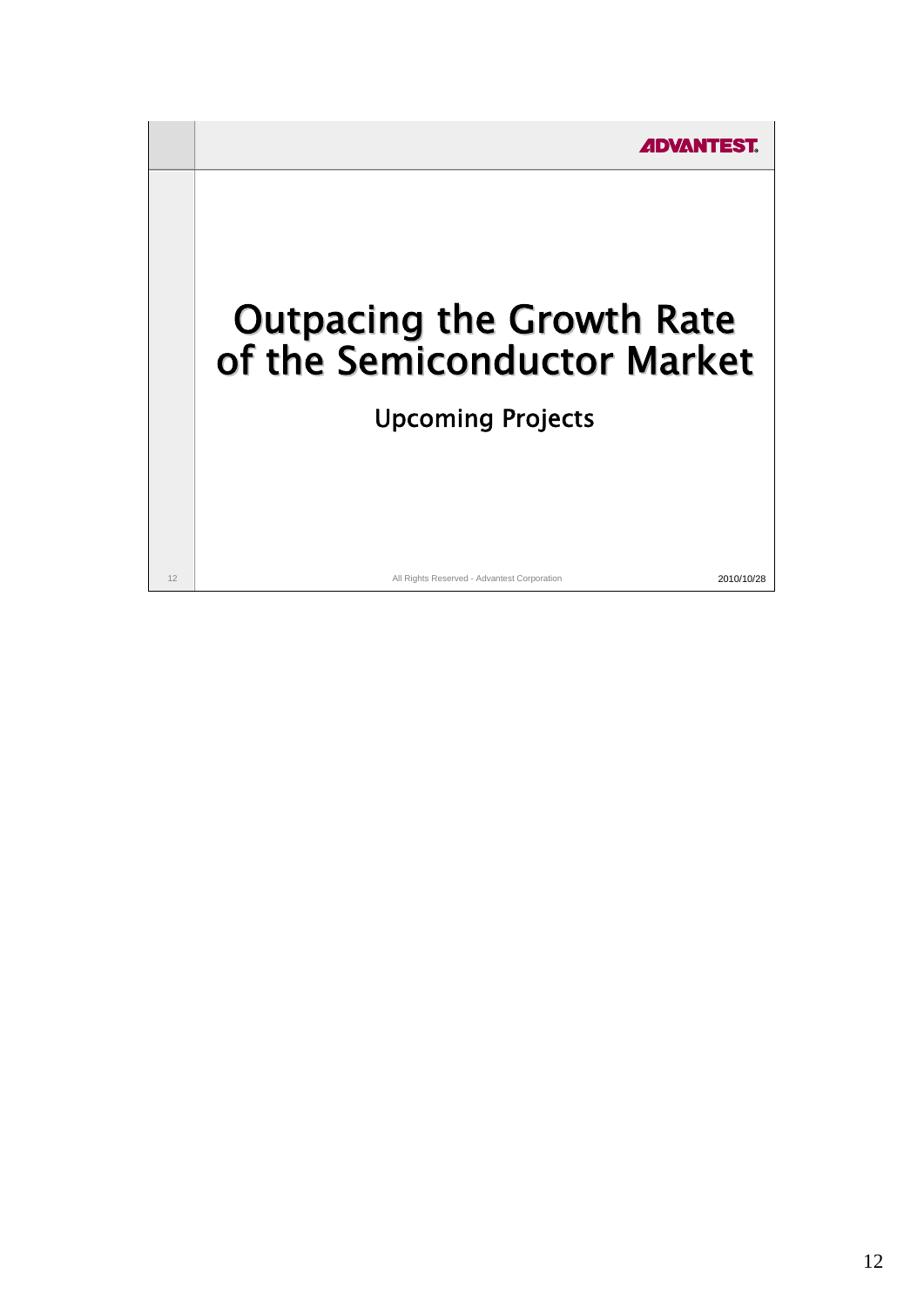

- Despite talk of falling DRAM prices and deceleration in the PC market, Advantest does not see reasons for pessimism in the current situation.
- The company plans four key projects to align its business strategy with the market environment.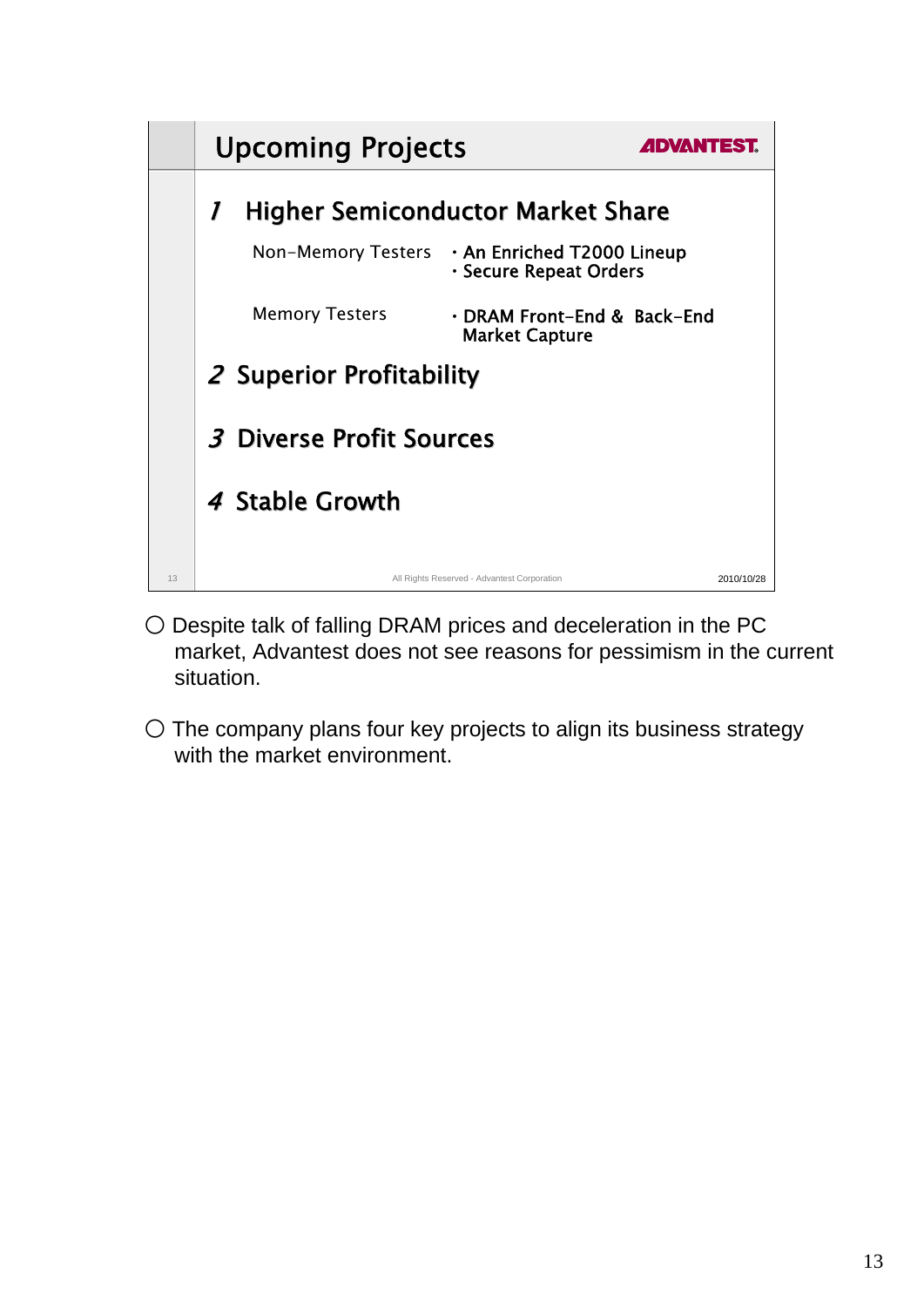

- This slide shows the outlook for the non-memory tester market.
- $\circ$  The non-memory tester market recovered dramatically in 2010, and is expected to settle into a trend of stable growth.
- Against this background, Advantest's non-memory strategy remains unchanged:
	- ・Claim a greater than 30% share of this market by ousting competitors from core segments including the MCU, MPU, power IC, and CMOS image sensor tester markets, utilizing Advantest's superior cost-performance and best-in-class support.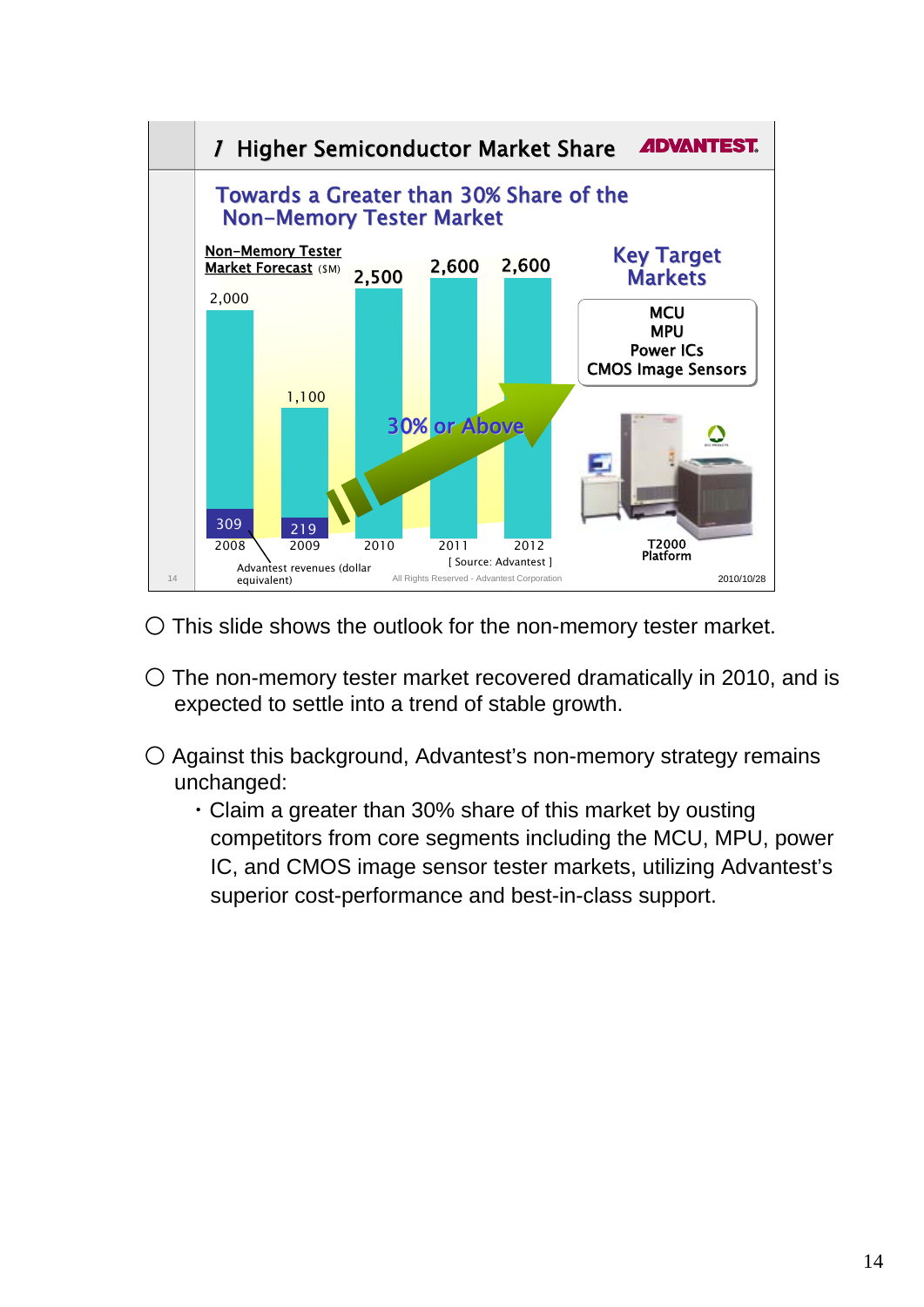

- $\bigcirc$  Share gain tactics will include the debut of four new solutions for the T2000 platform, targeting three key segments, scheduled for the near future.
- $\bigcirc$  Each of these product announcements will constitute a new entry for Advantest into a segment where the company has historically had little presence.
- $\circ$  Each of these solutions offers superior ROI, and is expected to contribute to significant market share gains.
- Advantest's presence in customer design and manufacturing facilities will enable users to find new and expanded uses for their T2000 platforms, leading to repeat orders.
- $\circlearrowright$  Further, Advantest will seek to gain market share by expanding its customer base, concentrating on the vibrant semiconductor industry in China.
- $\circ$  The T2000 user base has already grown to 41 companies. Advantest will seek to expand this number further with solid customer wins.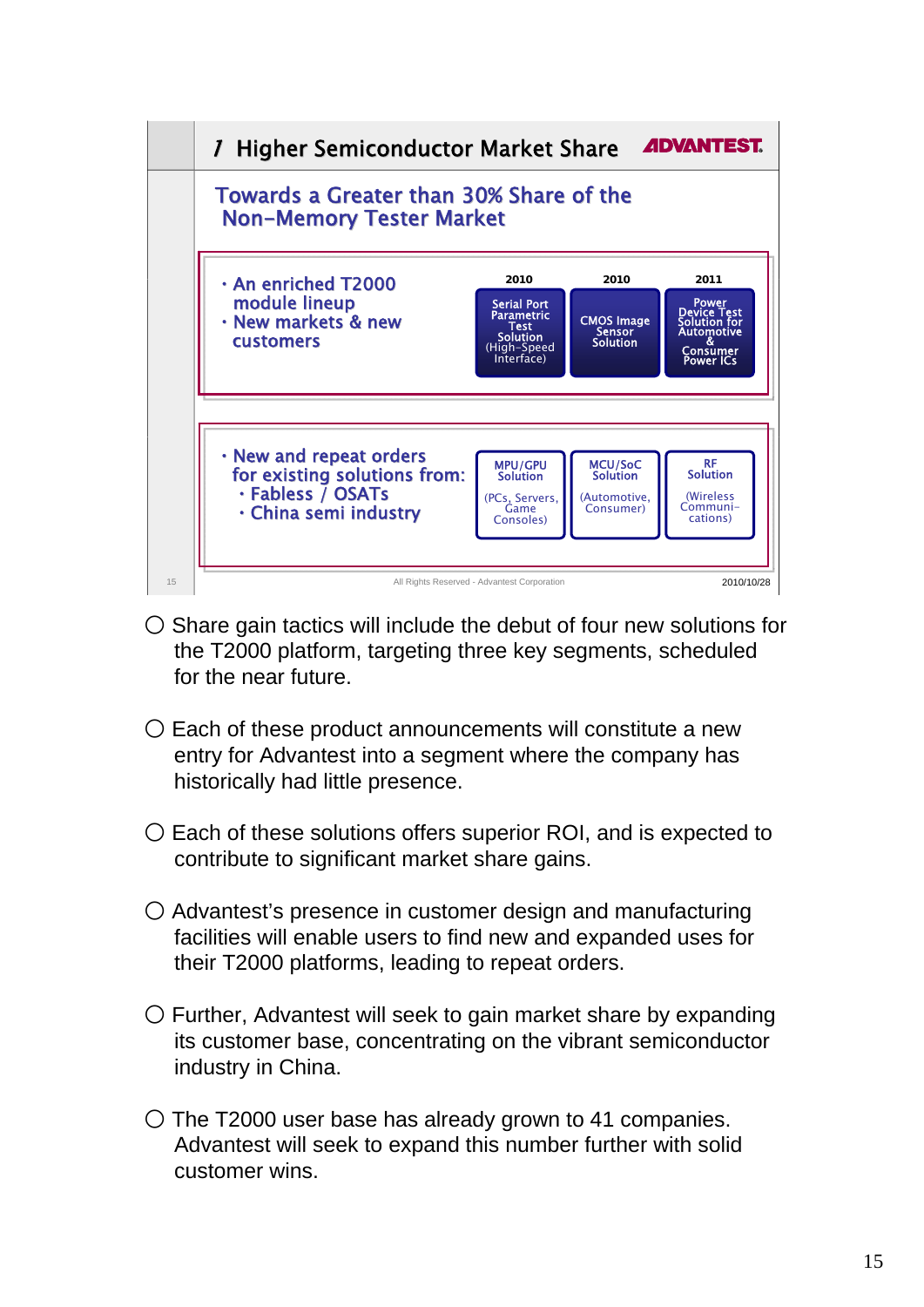

- $\circ$  China has been called "the factory of the world," but it is in fact a giant and growing market. Semiconductor design and development in the country is undergoing rapid expansion.
- $\circ$  This slide shows the projected growth of the China semiconductor tester market through 2012.
- The T2000 platform is ideally aligned with the China market's needs. Advantest will cultivate its business in the country by offering local industry low-cost, effective test solutions.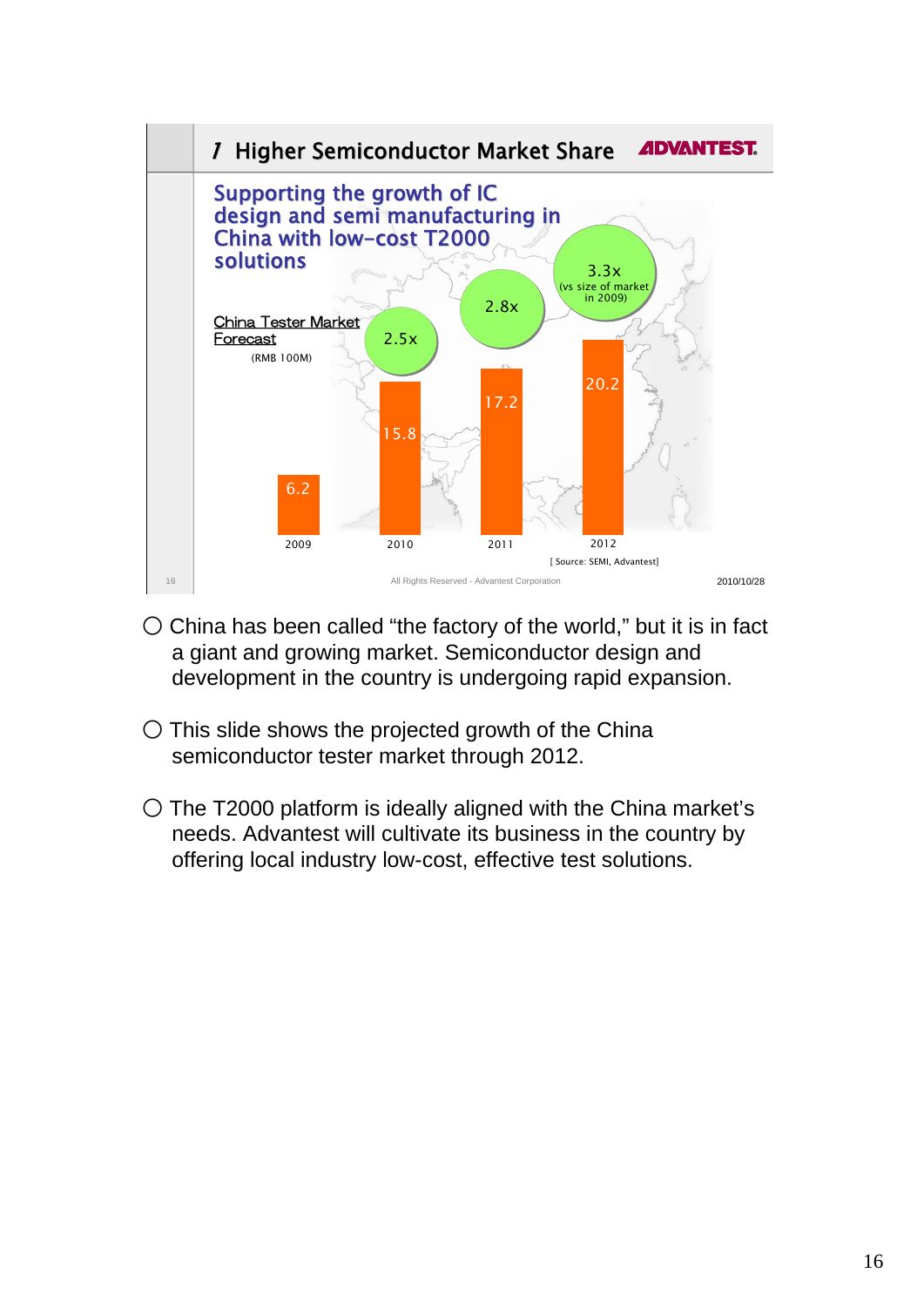

- The next slide will present Advantest's memory tester strategy.
- $\bigcirc$  Amid the global expansion of demand for PCs, smartphones, tablets, and other electronics, DRAM production volumes are forecast to grow to 20 billion units annually by 2012, led by DDR3-DRAM and mobile DRAM. This represents growth of more than 50% compared to 2009.
- $\bigcirc$  Shipment growth will be accompanied by process shrinks that intensify the need for optimized test solutions.
- Advantest's memory testers enjoy extremely broad market acceptance for their high-speed test capabilities and industry-best parallel test functionality – factors that heavily influence customer test cost. Already in a position of dominance over competitors, due to superior cost-performance, Advantest's memory testers are expected to claim an even larger share of this market in future.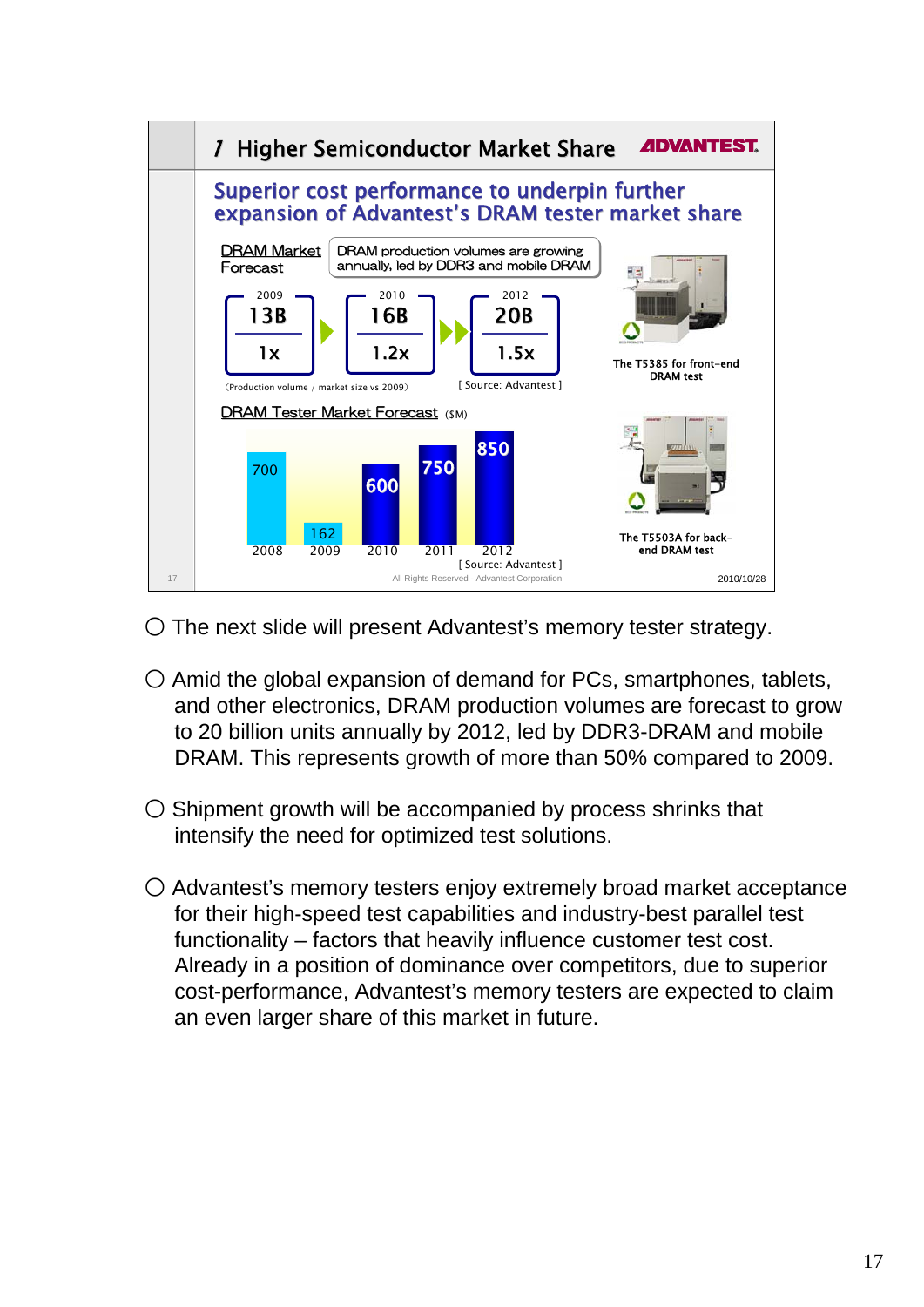

- $\circ$  The next slide will present Advantest's strategy for superior profitability.
- $\bigcirc$  Advantest is simultaneously growing sales and seeking to enhance its profitability.
- $\bigcirc$  These are themes Advantest has consistently pursued for years, believing that the ability to respond nimbly to fluctuations in the business environment requires a company to be streamlined and fast-moving.
- In its R&D division, Advantest has launched a "Design Review Meister System," which facilitates the spread of knowledge and experience from older master engineers throughout the design process. Together with this focus on higher-quality designs, the company is committed to transmitting precious engineering skills to its next generation of engineers.
- $\circ$  Similarly, in its production division, Advantest is focused on reducing lead times and improving productivity, while optimizing its procurement operations to enhance the company's ability to respond promptly to shifts in the demand environment.
- These undertakings and others reflect the commitment of Advantest's management to superior profitability and competitiveness, as well as preventing opportunity losses.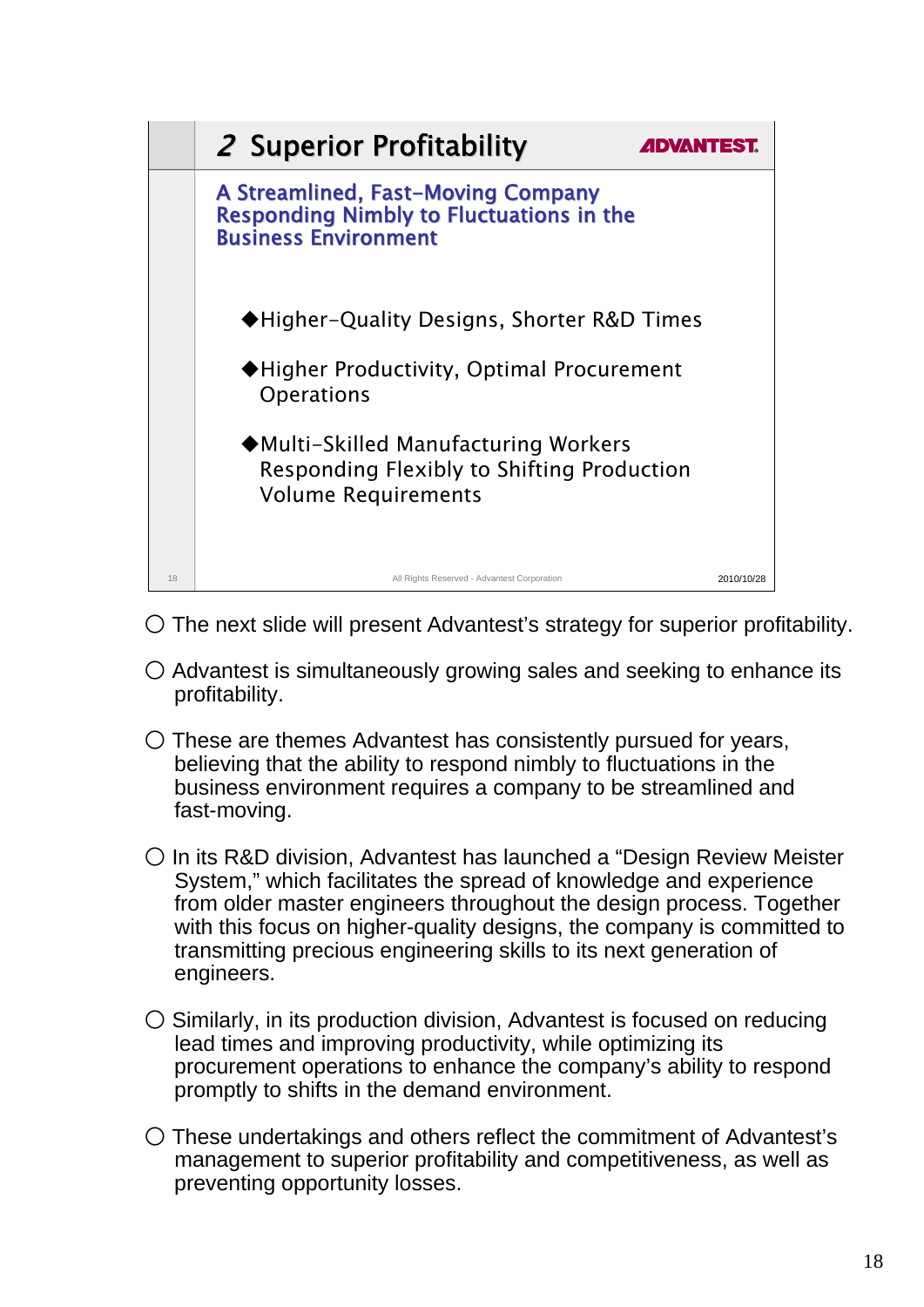

- $\circ$  The next slide will present Advantest's strategy for diversifying its profit sources.
- $\bigcirc$  Advantest is diversifying its profit sources by laying new emphasis on businesses related to the company's core business of semiconductor test, seeking to create and identify added sales opportunities to increase revenue.
- $\bigcirc$  Advantest recently relaunched its leasing, financing, and second-hand equipment sales operation.
	- $\cdot$  On October 1<sup>st</sup>, 2010, Advantest finalized the merger of its wholly owned subsidiary Electronics Retrofit Corporation (ERC) into another wholly-owned subsidiary, Advantest Finance Inc. (AFI).
	- ・The merger will facilitate Advantest's global management of products throughout their lifecycles and create additional business opportunities.
- $\bigcirc$  Additionally, the company is currently reviewing a plan to add handler manufacturing site outside Japan.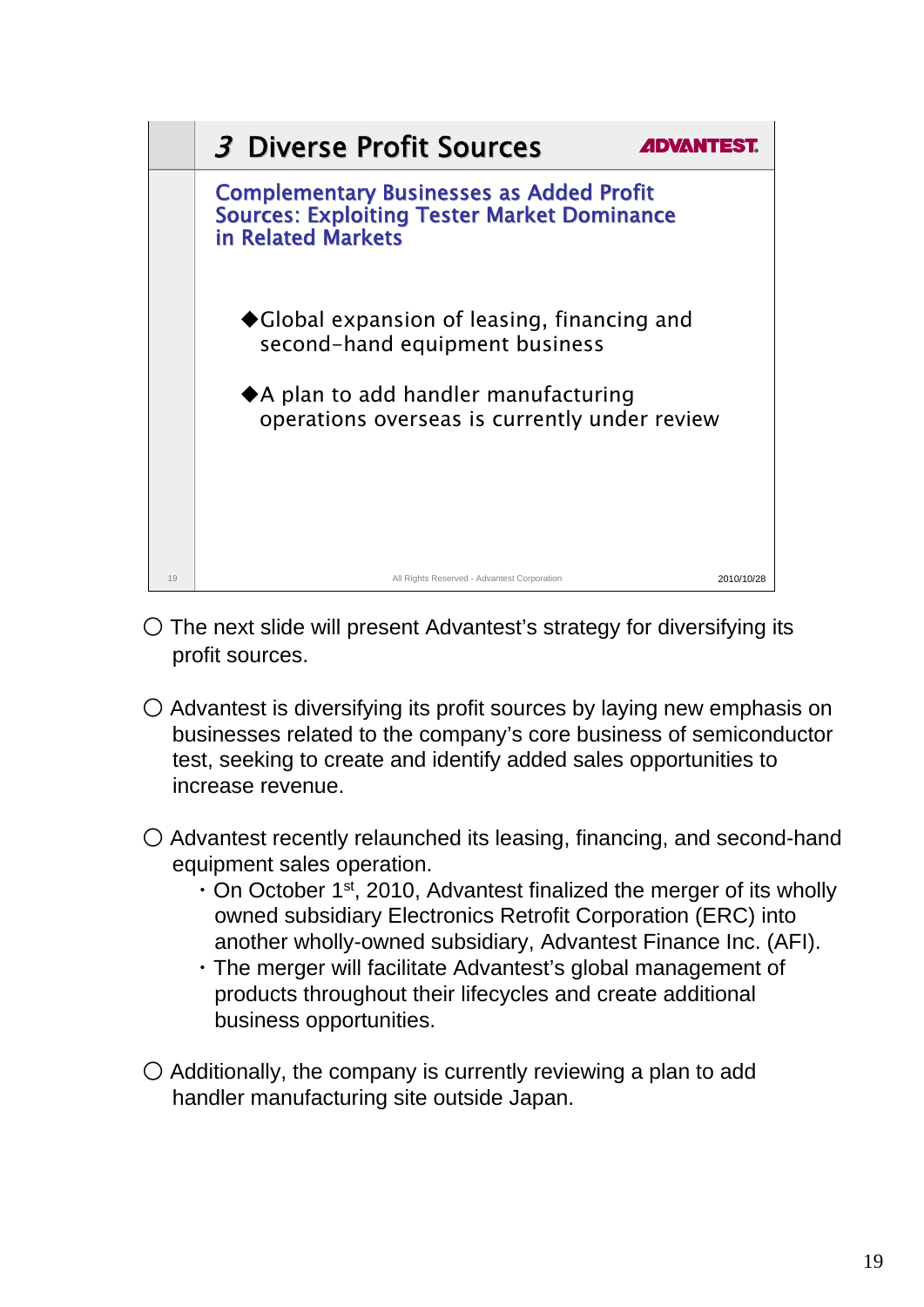

- The next slide will present an update on Advantest's medium-term growth strategy.
- Advantest believes diversified business development is vital to future stable growth.
- Looking to continued semiconductor process shrinks, Advantest continues to develop new applications for its technological advantages. Among these are electron beam lithography systems and critical dimension measurement scanning electron microscopes. Sales growth is underway.
- $\circ$  The company is expanding its device interface business with probe cards utilizing MEMS technology.
- Launched in April 2010, the TAS7000 3D Imaging Analysis System has evoked highly positive feedback from the auto and pharmaceutical industries. The system is expected to make a notable sales contribution.
- $\bigcirc$  In the NAND flash test arena, Advantest is developing two groundbreaking new products: the New Platform  $\dot{x}$  (NPX) for frontend test and the B8502 for back-end test.
- $\bigcirc$  Numerous other projects are currently in the pipeline.
- The above projects represent Advantest's resolve to ensure stable growth by consolidating and enhancing its leading position in the semiconductor test industry, while expanding into non-ATE sectors and markets.